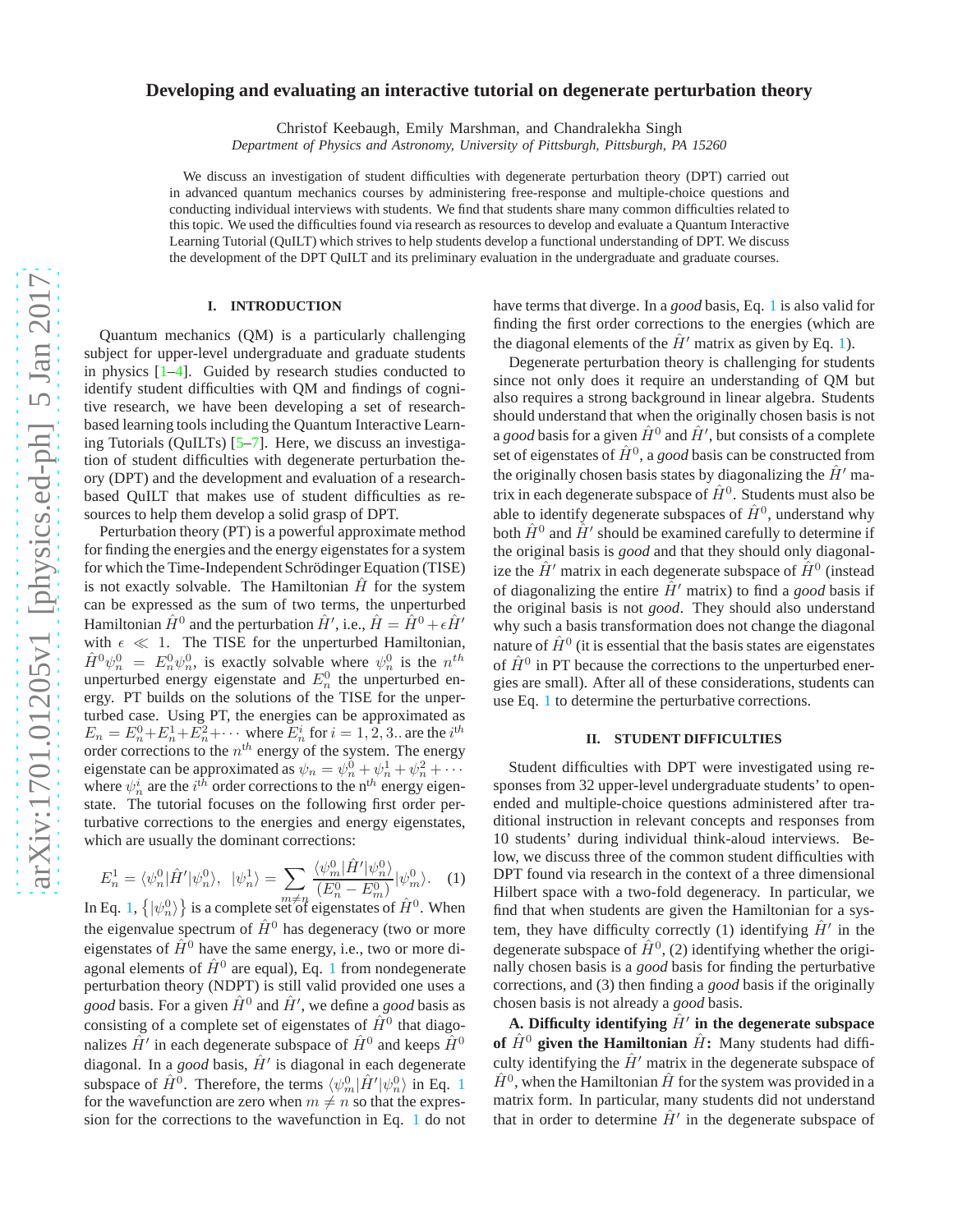$\hat{H}^0$ , they should start by identifying whether there is degeneracy in the energy spectrum of  $\hat{H}^0$ . In fact, we find that many students incorrectly focused on the diagonal elements of the perturbation  $\hat{H}'$  to determine whether there was degeneracy in the system and whether they should use DPT. However, degeneracy in  $H'$  has nothing to do with whether one should use DPT and whether one should examine that the original basis, in which  $\hat{H}^0$  and  $\hat{H}'$  are provided, is *good*.

**B. Difficulty** *identifying* **whether the originally chosen basis is a** *good* **basis for finding perturbative corrections:** A *good* basis is one that keeps the unperturbed Hamiltonian  $\hat{H}^0$  diagonal while diagonalizing the perturbation  $\hat{H}'$  in the degenerate subspace of  $\hat{H}^0$ . However, several students incorrectly stated that the originally chosen basis is a *good* basis because it consists of a complete set of eigenstates of  $\hat{H}^0$  ( $\hat{H}^0$ was diagonal in the original basis) without any consideration for whether  $\hat{H}^0$  had any degeneracy and the implications of the degeneracy in  $\hat{H}^0$  for what should be examined in the  $\hat{H}^{\prime}$ matrix before using Eq. [1.](#page-0-0) Other students only examined the basis in a general manner and did not focus on either  $\hat{H}^0$  or  $\hat{H}'$ . For example, one student incorrectly stated that the basis is a *good* basis if "it forms a complete Hilbert space." Another student stated that "the basis vectors should be orthogonal" is the only condition to have a *good* basis regardless of the fact that the unperturbed Hamiltonian  $\hat{H}^0$  had degeneracy in the situation provided.

Furthermore, when students were given a Hamiltonian  $H =$  $\hat{H}^0 + \hat{H}'$  in a basis (which consisted of a complete set of eigenstates of  $\hat{H}^0$ ) and asked if that basis is a *good* basis, some students had a tendency to focus on either  $\hat{H}^0$  or  $\hat{H}'$  but not both as is necessary to correctly answer the question. For example, during the interview, one student said, " $\hat{H}$ ' must be diagonal in the *good* basis". Equivalently, another student claimed the basis was not a *good* basis "since  $\hat{H}'$  has off-diagonal terms in this basis." These types of incorrect responses suggest that students have difficulty with the fact that  $\hat{H}'$  should only be diagonal in the degenerate subspace of  $\hat{H}^0$ . Students with these types of responses focused on diagonalizing the entire  $\hat{H}'$  matrix (rather than diagonalizing  $\hat{H}'$  in the degenerate subspace of  $\hat{H}^0$ ). They did not realize or consider the fact that if  $\hat{H}^0$ and  $\hat{H}'$  do not commute,  $\hat{H}^0$  may become non-diagonal if the entire  $\hat{H}$ <sup>'</sup> matrix is diagonalized.

Moreover, some students had difficulty with the fact that even when the originally chosen basis is not a *good* basis, it may include some states that are *good* states (the sub-basis in the degenerate subspace is not good but the sub-basis in the non-generate subspace is good) and can be used to find the perturbative corrections using Eq. [1.](#page-0-0) When students were asked to identify whether the originally chosen states were *good* states, roughly one-fourth of students were unable to correctly identify whether each state in the originally chosen basis is a *good* state or not. For example, during the interview, one students said, "We cannot trust nondegenerate basis states for finding corrections to the energy. We must adjust all the basis states since we can't guarantee any will be the same." The students with this type of response assumed that if the unperturbed Hamiltonian has degeneracy then none of the originally chosen basis states are *good* states. However, any state belonging to the nondegenerate subspace of  $\hat{H}^0$  is a *good* state. Many other students had similar difficulty.

Also, other students struggled with the fact that if  $\hat{H}'$  is already diagonal in a degenerate subspace of  $\hat{H}^0$  in the original basis, the originally chosen basis is a *good* basis, and Eq. [1](#page-0-0) can be used to determine the perturbative corrections without additional work to diagonalize  $\hat{H}'$  in the subspace. They attempted to diagonalize a matrix that was already diagonal.

**C. Difficulty** *finding* **a** *good* **basis if the originally chosen basis is not already a** *good* **basis for finding the perturbative corrections:** Many students struggled to find a *good* basis if the originally chosen basis was not already a *good* basis. They did not realize that when the originally chosen basis is not already a *good* basis and the unperturbed Hamiltonian  $\hat{H}^0$  and the perturbing Hamiltonian  $\hat{H}'$  do not commute, they must diagonalize  $\hat{H}'$  matrix only in the degenerate subspace of  $\hat{H}^0$ . The most common mistake was diagonalizing the entire  $\hat{H}'$  matrix instead of diagonalizing the  $\hat{H}'$  matrix only in the degenerate subspace of  $\hat{H}^0$ . For example, roughly half of students diagonalized the entire  $\hat{H}'$  matrix. When asked to determine a *good* basis for a Hamiltonian in which  $\hat{H}^0$  and  $\hat{H}^{\prime}$ do not commute, one interviewed student incorrectly stated, "We must find the simultaneous eigenstates of  $\hat{H}^0$  and  $\hat{H}'$ ." This student and many others did not realize that when  $\hat{H}^0$ and  $\hat{H}'$  do not commute, we cannot simultaneously diagonalize  $\hat{H}^0$  and  $\hat{H}'$  since they do not share a complete set of eigenstates. Students struggled with the fact that if  $\hat{H}^0$  and  $\hat{H}'$  do not commute, then diagonalizing  $\hat{H}'$  produces a basis in which  $\hat{H}^0$  is no longer diagonal. Since  $\hat{H}^0$  is the dominant term and  $\hat{H}'$  provides only small corrections, we must ensure that the basis states used to determine the perturbative correc-tions in Eq. [1](#page-0-0) remain eigenstates of  $\hat{H}^0$ . If  $\hat{H}^0$  and  $\hat{H}'$  do commute, it is possible to diagonalize  $\hat{H}^0$  and  $\hat{H}'$  simultaneously to find a complete set of shared eigenstates. However, diagonalizing  $\hat{H}'$  only in the degenerate subspace of  $\hat{H}^0$  still produces a *good* basis and in general requires less algebra and fewer opportunities for mistakes. Students had difficulty with these issues partly because they did not have a solid foundation in linear algebra in order to apply it in the context of DPT.

Some students struggled with the fact that  $\hat{H}'$  should be diagonalized in the degenerate subspace of  $\hat{H}^0$  while keeping  $\hat{H}^0$  diagonal. For example, one student in the interview stated, "We cannot diagonalize a part of  $\hat{H}'$ , we must diagonalize the whole thing." Students, in general, had great difficulty with the fact that the degeneracy in the eigenvalue spectrum of  $\hat{H}^0$  provides the flexibility in the choice of basis in the degenerate subspace of  $\hat{H}^0$ , so that  $\hat{H}'$  can be diagonalized in that subspace (even if  $\hat{H}^0$  and  $\hat{H}'$  do not commute) while keeping  $\hat{H}^0$  diagonal. For example, if we consider the case in which  $\hat{H}^0$  has a two-fold degeneracy, then  $\hat{H}^0 \psi_a^0 = E^0 \psi_a^0$ ,  $\hat{H}^0 \psi_b^0 = E^0 \psi_b^0$ , and  $\langle \psi_a^0 | \psi_b^0 \rangle = 0$ where  $\psi_a^0$  and  $\psi_b^0$  are normalized degenerate eigenstates of  $\hat{H}^0$ . Any linear superposition of these two states, say  $\psi^0 =$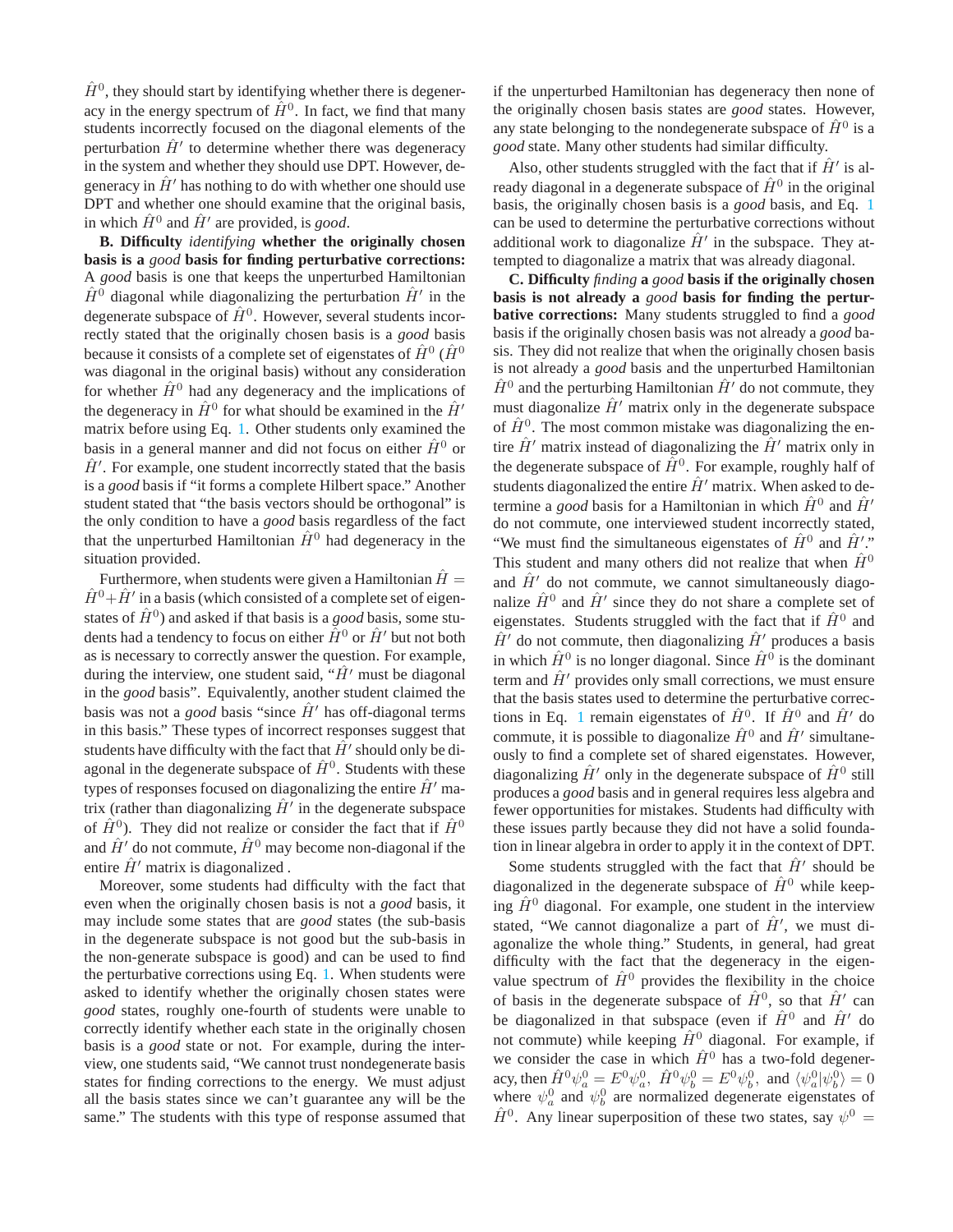$\alpha \psi_a^0 + \beta \psi_b^0$ , with  $|\alpha|^2 + |\beta|^2 = 1$  must remain an eigenstate of  $\hat{H}^0$  with the same energy  $E^0$ . Many students struggled to realize that since any linear superposition of the original basis states that correspond to the degenerate subspace of  $\hat{H}^0$  remains an eigenstate of  $\hat{H}^0$ , we can choose that special linear superposition that diagonalizes  $\hat{H}'$  in the degenerate subspace of  $\hat{H}^0$ .

## **III. DEVELOPMENT OF THE QUILT**

The development of the DPT QuILT started with an investigation of student difficulties via open-ended and multiplechoice questions administered after traditional instruction to advanced undergraduate and graduate students and conducting a cognitive task analysis from an expert perspective of the requisite knowledge [\[8\]](#page-3-4). The QuILT strives to help students build on their prior knowledge and addresses common difficulties. After a preliminary version was developed based upon the task analysis [\[8](#page-3-4)] and knowledge of common student difficulties, it underwent many iterations among the three researchers and then was iterated several times with three physics faculty members to ensure that they agreed with the content and wording. It was also administered to advanced undergraduate students in individual think-aloud interviews to ensure that the guided approach was effective, the questions were unambiguously interpreted, and to better understand the rationale for student responses. During these semi-structured interviews, students were asked to think aloud while answering the questions. Students first read the questions on their own and answered them without interruptions except that they were prompted to think aloud if they were quiet for a long time. After students had finished answering a particular question to the best of their ability, they were asked to further clarify and elaborate on issues that they had not clearly addressed earlier. Modifications and improvements were made based upon the student and faculty feedback.

The QuILT uses an inquiry-based approach to learning and actively engages students in the learning process. It includes a pretest to be administered in class after instruction in DPT. Then students engage with the tutorial in small groups in class or alone when using it as a self-paced learning tool in homework, and then they are administered a posttest in class. As students work through the tutorial, they are asked to predict what should happen in a given situation. Then, the tutorial strives to provide scaffolding and feedback as needed to bridge the gap between their initial knowledge and the level of understanding that is desired. Students are also provided checkpoints to reflect upon what they have learned and to make explicit the connections between what they are learning and their prior knowledge. They are given an opportunity to reconcile differences between their predictions and the guidance provided in the checkpoints before proceeding further.

In the QuILT, students actively engage with examples involving DPT that are restricted to a three dimensional Hilbert space (with two-fold degeneracy) to allow them to focus on the fundamental concepts without requiring cumbersome calculations that may detract from the focus on why it is important to determine if the original basis is a *good* basis, and if it is not *good*, what type of basis transformation must be performed before Eq. [1](#page-0-0) can be used to find the corrections. In particular, for a given  $\hat{H}^0$  and  $\hat{H}'$ , when there is degeneracy in the eigenvalue spectrum of  $\hat{H}^0$ , students learn about why all bases are not *good* even though they may consist of a complete set of eigenstates of  $\hat{H}^0$ , how to determine if the basis is *good* and how to change the basis to one which is *good* (if the original basis is not *good*) so that Eq. [1](#page-0-0) can be used to find the first order corrections.

In the QuILT, students work through different examples in which the same unperturbed Hamiltonian  $\hat{H}^0$  is provided and they are asked to identify whether the originally chosen basis is a *good* basis for a given  $\hat{H}'$ . In one example,  $\hat{H}'$  is diagonal in the degenerate subspace of  $\hat{H}^0$  in the original basis provided and therefore the original basis is a *good* basis. In another example, the perturbation  $\hat{H}'$  is not diagonal in the degenerate subspace of  $\hat{H}^0$  and therefore the original basis is not a *good* basis. These examples help students learn that consideration of both  $\hat{H}^0$  and  $\hat{H}^{\prime}$  is necessary to determine if the basis is *good* in DPT. Students are then asked to summarize in their own words why the original basis is a *good* basis or not.

#### **IV. PRELIMINARY EVALUATION**

Once the researchers determined that the QuILT was successful in one-on-one implementation using a think-aloud protocol, it was given to 11 upper-level undergraduates in a second-semester junior/senior level QM course and 19 firstyear physics graduate students in the second-semester of the graduate core QM course. Both undergraduate and graduate students were given a pretest after traditional instruction in relevant concepts in DPT but before working through the tutorial. The undergraduates worked through the tutorial in class for two days and were asked to work on the remainder of the tutorial as homework. The graduate students were given the tutorial as their weekly homework assignment. After working through and submitting the completed tutorial, both groups were given the posttest with questions similar to the pretest but with the degenerate subspace of  $\hat{H}^0$  being different. The following were the pretest questions:

1. Consider the unperturbed Hamiltonian

$$
\hat{H}^0 = V_0 \begin{bmatrix} 3 & 0 & 0 \\ 0 & 3 & 0 \\ 0 & 0 & 7 \end{bmatrix}.
$$

(a) Write an example of a perturbing Hamiltonian  $\hat{H}'$  in the same basis as  $\hat{H}^0$  such that for that  $\hat{H}^0$  and  $\hat{H}'$ , this basis forms a *good* basis (so that one can use the same expressions that one uses in non-DPT for perturbative corrections). Use  $\epsilon$ as a small parameter.

(b) Write an example of a perturbing Hamiltonian  $\hat{H}'$  in the same basis as  $\hat{H}^0$  such that for that  $\hat{H}^0$  and  $\hat{H}'$ , this basis does NOT form a *good* basis (so that we cannot use the basis for perturbative corrections using Eq. [1\)](#page-0-0).

Use  $\epsilon$  as a small parameter.

2. Given 
$$
\hat{H} = \hat{H}^0 + \epsilon \hat{H}' = V_0 \begin{bmatrix} 5 & 0 & -4\epsilon \\ 0 & 1 - 4\epsilon & 0 \\ -4\epsilon & 0 & 1 + 6\epsilon \end{bmatrix}
$$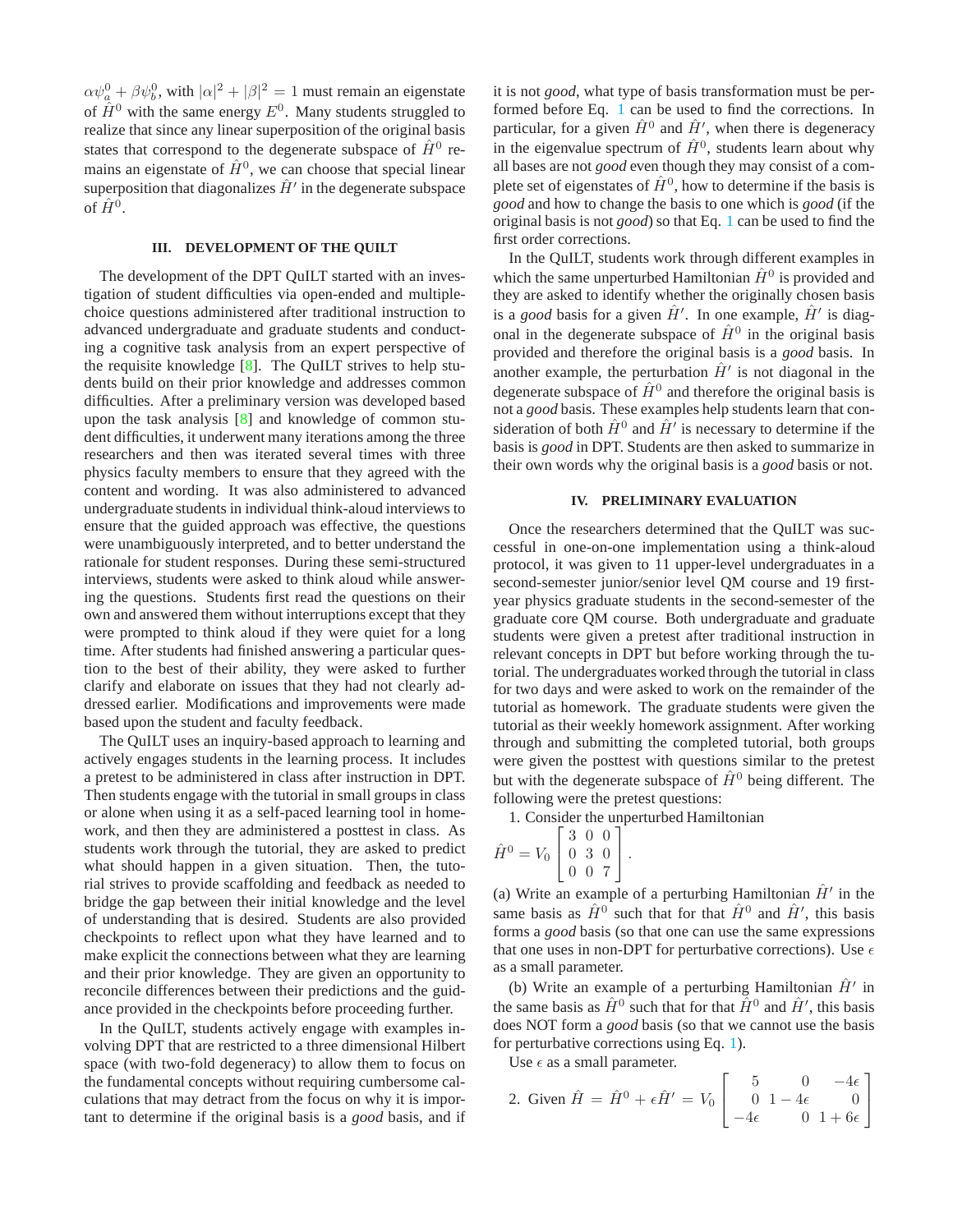<span id="page-3-5"></span>TABLE I. Average pretest and posttest scores, gain  $(G)$  and normalized gain  $(g)$  for undergraduate students (number of students  $N = 11$ ) and graduate students (number of students  $N = 19$ ).

| Undergraduate Students |      |              |      |  | <b>Graduate Students</b> |      |              |      |
|------------------------|------|--------------|------|--|--------------------------|------|--------------|------|
| Pre                    | Post | G            | g    |  | Pre                      | Post | Сì.          |      |
| 1(a) 23.1              | 100  | $+76.9$ 1.00 |      |  | 67.5                     | 88.2 | $+20.7$      | 0.64 |
| $1(b)$ 15.4            | 100  | $+84.6$ 1.00 |      |  | 51.3                     | 73.7 | $+22.4$ 0.46 |      |
| 32.3                   | 100  | $+67.7$      | 1.00 |  | 30.0                     | 94.8 | $+64.8$      | 0.93 |
| 26                     | 100  | $+97.4$      | (0() |  | 117                      | 86.0 | $+74.3$      | 0.84 |

with  $\epsilon \ll 1$ , determine the first order corrections to the energies. **You must show your work.**

3. Given 
$$
\hat{H} = \hat{H}^0 + \epsilon \hat{H}' = V_0 \begin{bmatrix} 2 & \epsilon & \epsilon \\ \epsilon & 2 & \epsilon \\ \epsilon & \epsilon & 3 \end{bmatrix}
$$
, with

 $\epsilon \ll 1$ , determine the first order corrections to the energies. **You must show your work.**

Question 1 focuses on student difficulties A and B. In Question 1, students must be able to correctly identify the degenerate subspace of  $\hat{H}^0$ . They must then determine how to construct an  $\hat{H}'$  matrix in order to make sure that the basis used to represent  $\hat{H}^0$  and  $\hat{H}'$  in matrix form is a *good* basis in part (a) and not a *good* basis in part (b). For question 1(a), in order for the basis to be a *good* basis, the constructed  $\hat{H}'$  matrix must be diagonal in the degenerate subspace of  $\hat{H}^0$ . For question 1(b), in order for the basis not to be a *good* basis, the  $\hat{H}'$  matrix must be non-diagonal in the degenerate subspace of  $\hat{H}^0$ .

Question 2 also focuses on student difficulties A and B. Students must first identify  $\hat{H}'$  and  $\hat{H}^0$  in the degenerate subspace of  $\hat{H}^0$ . Once they identify  $\hat{H}'$  in the degenerate subspace of  $\hat{H}^0$ , they must determine whether the originally chosen basis is a *good* basis. In particular, they must realize that in question 2,  $\hat{H}'$  is diagonal in the degenerate subspace of  $\hat{H}^0$  and therefore the original basis is a *good* basis.

Question 3 focuses on student difficulties A, B, and C. Students must first identify  $\hat{H}'$  and  $\hat{H}^0$  in the degenerate subspace of  $\hat{H}^0$ . Once they identify  $\hat{H}'$  in the degenerate subspace of  $\hat{H}^0$ , they must determine whether the originally chosen basis is a *good* basis. In question 3,  $\hat{H}'$  is not diagonal in the degenerate subspace of  $\hat{H}^0$ . Thus, the original basis is not a *good* basis and they must find a *good* basis for perturbative corrections.

The open-ended questions were graded using rubrics which were developed by the researchers together. A subset of questions was graded separately by them. After comparing the grading, they discussed any disagreements and resolved them with a final inter-rater reliability of better than 90%. Table [I](#page-3-5) shows the performance of undergraduates and graduate students on the pretest and posttest. The pretest was scored for completeness for both groups but the posttest counted differently towards the course grade for the two groups. One reason for why the undergraduates' performance on the posttest is better than that of graduate students may be that the course grade for the posttest was based on correctness for the undergraduates but on completeness for the graduate students. Table [I](#page-3-5) also includes the average gain, G, and normalized gain [\[9](#page-4-0)], g. The normalized gain is defined as the posttest percent minus the pretest percent divided by (100-pretest percent). The posttest scores are significantly better than the pretest scores on all of these questions for both groups.

To investigate retention of learning, the undergraduates were given questions  $1(a)$  and  $1(b)$  again as part of their final exam. The final exam was six weeks after students engaged with the tutorial. The average score on question  $1(a)$ was 97.8% and on question 1(b) was 91.0%. In question 1(a), all 11 students provided an  $\hat{H}'$  matrix that was diagonal in the degenerate subspace of  $\hat{H}^0$ . In question 1(b), 10 out of 11 students provided an  $\hat{H}'$  matrix that was not diagonal in the degenerate subspace of  $\hat{H}^0$ . These results are encouraging.

## **V. SUMMARY**

Using the common difficulties of advanced students with DPT as resources, we developed and evaluated a researchbased QuILT which focuses on helping students reason about and find the perturbative corrections using DPT. It strives to provide appropriate scaffolding and feedback using a guided inquiry-based approach to help students develop a functional understanding of DPT. The preliminary evaluation shows that the QuILT was effective in improving undergraduate and graduate students' understanding of the fundamentals of DPT.

## **ACKNOWLEDGEMENTS**

We thank the NSF for award PHY-1505460.

- <span id="page-3-0"></span>[1] C. Singh, Am. J. Phys. **69**, 885 (2001); C. Singh, Am. J. Phys. **76**, 277 (2008); C. Singh, Am. J. Phys. **76**, 400 (2008); C. Singh, M. Belloni, W. Christian, Physics Today **59 (8)**, 43 (2006).
- [2] M. Wittmann et al., Am.J. Phys. **70**, 218 (2002).
- [3] D. Zollman et al., Am. J. Phys. **70**, 252 (2002); A. J. Mason et al., Am. J. Phys. **78**, 760 (2010); [arXiv:1509.07570;](https://arxiv.org/abs/1509.07570) [arXiv:1602.06374;](https://arxiv.org/abs/1602.06374) [arXiv:1601.00730;](https://arxiv.org/abs/1601.00730) [arXiv:1510.01319;](https://arxiv.org/abs/1510.01319) [arXiv:1509.04084;](https://arxiv.org/abs/1509.04084) [arXiv:1510.01295;](https://arxiv.org/abs/1510.01295) [arXiv:1510.01299;](https://arxiv.org/abs/1510.01299) [arXiv:1602.06172;](https://arxiv.org/abs/1602.06172) [arXiv:1602.05720;](https://arxiv.org/abs/1602.05720) [arXiv:1509.04081.](https://arxiv.org/abs/1509.04081)
- <span id="page-3-1"></span>[4] G. Passante et al., Phys. Rev. ST PER **11**, 020111 (2015); B. Brown et al., Phys. Rev. PER **12**, 010121 (2016).
- <span id="page-3-2"></span>[5] G. Zhu and C. Singh, Am. J. Phys. **79**, 499 (2011); G. Zhu and C. Singh, Am. J. Phys. **80**, 252 (2012); G. Zhu and C.

Singh, Phys. Rev. ST PER **8**, 010117 (2012); G. Zhu and C. Singh **8**, 010118 (2012); Zhu and Singh Phys. Rev. ST PER **9**, 010101 (2013); [doi: 10.1103/PhysRevPhysEducRes.12.020133;](https://dx.doi.org/10.1103/PhysRevPhysEducRes.12.020133) [arXiv:1602.05619.](https://arxiv.org/abs/1602.05619)

- [6] C. Singh and E. Marshman, Phys. Rev. ST PER **11**, 020117 (2015); S. Y. Lin and C. Singh, Euro. J. Phys. **31**, 57 (2010).
- <span id="page-3-3"></span>[7] E. Marshman and C. Singh, Phys. Rev. ST PER **11**, 020119 (2015); E. Marshman and C. Singh, Eur. J. Phys. **37**, 024001 (2016); C. Singh, AIP Conf. Proc., Melville, NY **790**, 23 (2005); [arXiv:1602.05664;](https://arxiv.org/abs/1602.05664) [arXiv:1602.05616;](https://arxiv.org/abs/1602.05616) [arXiv:1602.06666;](https://arxiv.org/abs/1602.06666) [arXiv:1509.07826;](https://arxiv.org/abs/1509.07826) [arXiv:1510.01296;](https://arxiv.org/abs/1510.01296) [arXiv:1510.01300;](https://arxiv.org/abs/1510.01300) [arXiv:1509.07740;](https://arxiv.org/abs/1509.07740) [arXiv:1602.05461;](https://arxiv.org/abs/1602.05461) [arXiv:1603.06025.](https://arxiv.org/abs/1603.06025)
- <span id="page-3-4"></span>[8] *A Guide to Task Analysis*, Kirwan, Ainsworth Eds., T&F (1992).